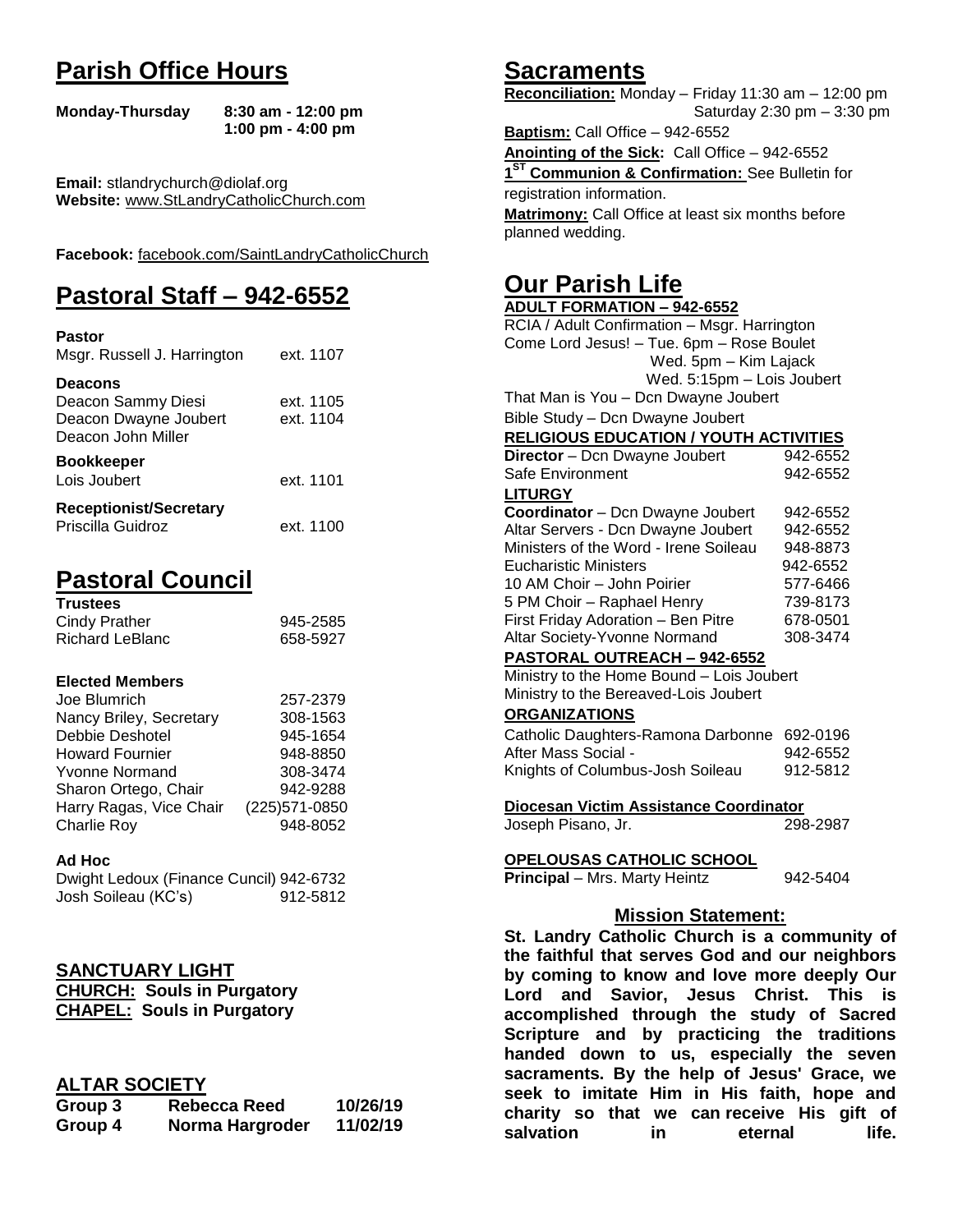**Volume 68, No. 43 –** *Thirtieth Sunday of Ordinary Time* **– October 27, <sup>2019</sup>**

## *From the Desk of Msgr. Harrington…*

Almost fifty years ago a powerful movie was released that many perhaps did not see. Although nominated for many Academy Awards, I Never Sang for My Father remains one of those movies that never make a big splash or have a huge drawing of fans. The film starred Melvyn Douglas and a young Gene Hackman. The movie starts and concludes with a compelling statement; death ends a life, but not a relationship, which continues to live in the mind and heart of the survivor. (I apologize for the paraphrase, but it has been a while since I've seen the movie).

When we lose someone, we know that our relationship with them does not really end. Our heart refuses to let our memories of that person disappear. Those memories might fade a bit over years, but they don't simply evaporate. We remember that person, we remember all of those who have gone before us who have touched our lives in profound and miraculous ways. We miss them, and we pray for them.

The church in Her wisdom knows the richness and value of these relationships. We pray for their swift passage to the infinite embrace of the Father. We pray for their eternal peace and everlasting joy. We pray for their forgiveness of our sin and assure them of our forgiveness of theirs. We ask for their protection and assistance in our continued journey here on earth. We remember them, especially at this sacred time of the year.

The Feast of All Saints, the Feast of All Souls, the blessing of cemeteries, the celebrations of the Eucharist in memory of the deceased, the burning of candles and the constant flow of prayers serve as vehicles of remembrance and love for our dearly departed. They have joined the communion of Saints and we are grateful for having known them and loved them. As one tremendous community of the faithful, we gather before the throne of the Father and pray for one another.

Those invaluable relationships with those who have gone before us give us hope for eternal life, faithstrength, heaven-desires and resurrection-promises. We join the chorus of God's angels to lift up our brothers and sisters in prayer. By remembering who they were, we remember who we are. We remember how their love helped to define us. We remember how they assisted us in stealing a glimpse of the divine presence as God revealed Himself to us through them. Once imperfect vessels of grace, they now rejoice as children of freedom and resurrection who love perfectly before the throne. We are grateful to God for them and because of them.

God's grace reminds us that we are also called to sanctity. We are also members of the communion of saints. Our task is to not waste these precious moments that we have each and every day. Our lives ARE precious; the lives of others are precious. We must be busy about the concerns of the kingdom by recognizing the kingdom in our midst. Let us pray for our beloved departed and let us pray for ourselves and one another.

Eternal rest grant unto them, O Lord, and let perpetual light shine upon them. May they rest in peace. May their souls and the souls of all the faithful departed, through the mercy of God rest in peace. Amen.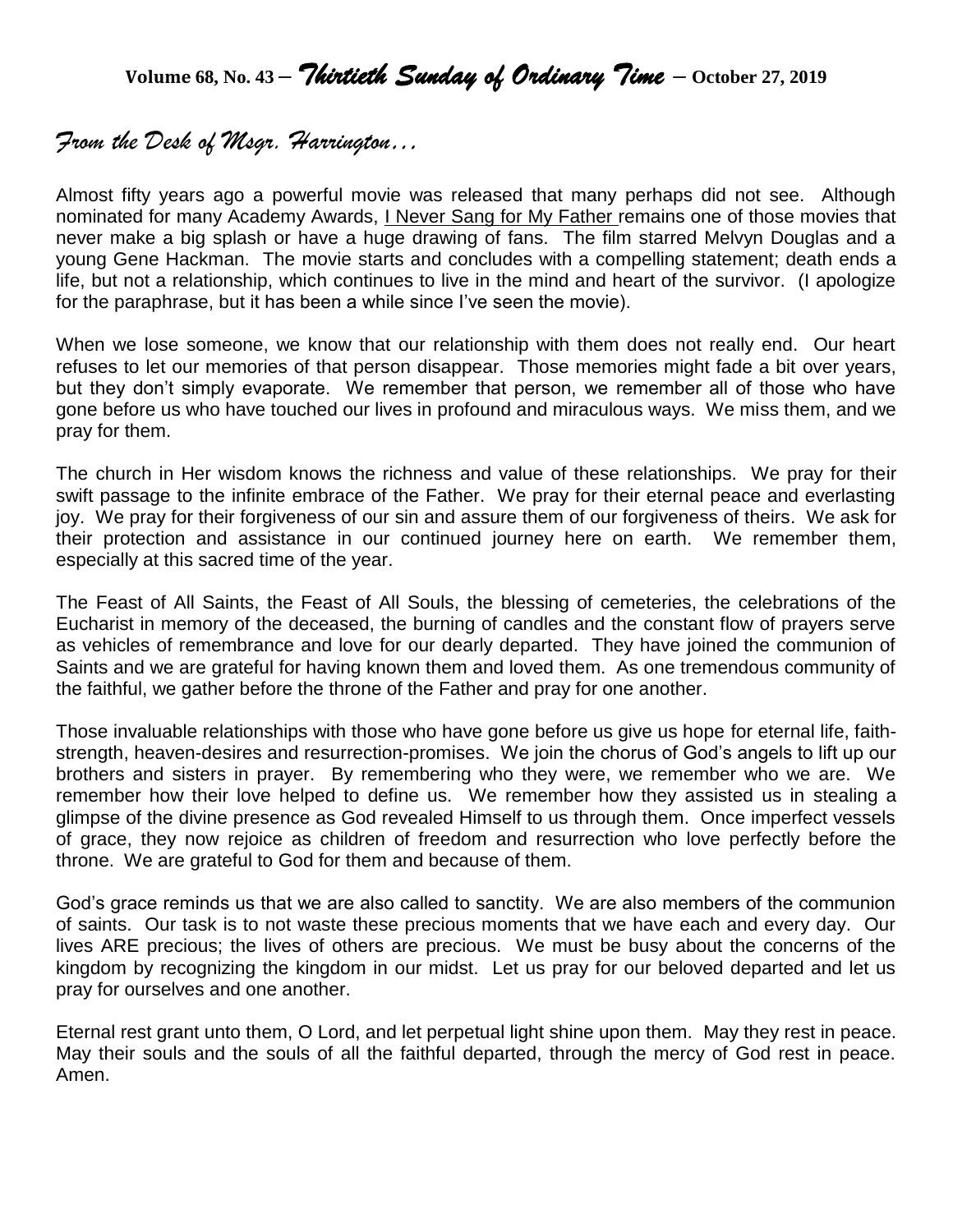## **POPE FRANCIS' INTENTIONS –**

**OCTOBER - Missionary "Spring" in the Church** That the breath of the Holy Spirit engender a new missionary "spring" in the Church.

## **OFFERTORY COLLECTIONS –**

## **October 20, 2019** REGULAR **\$8269.15**

| <b>GOAL</b>                     | \$9000.00 |
|---------------------------------|-----------|
| Maintenance & Repair Fund       | \$45.00   |
| Poor & Needy                    | \$202.00  |
| <b>World Missions</b>           | \$20.00   |
| Maintenance Endowment           | \$20.00   |
| <b>Bishop's Services Appeal</b> | \$1312.00 |

Thank You for Your Generosity!

## **2nd Collection**

**10/27/19** – OCS Foundation **11/03/19** – Maintenance & Repair Fund

## **REMINDERS FOR THE WEEK**

## **Sun. – 10/27**

| 9:00am  | Elem. CCD Mtg. w/ Parents |
|---------|---------------------------|
| 11:15am | <b>Cemetery Blessing</b>  |

#### **Mon. - 10/28**

| 10:00am | <b>Bible Study</b>        |
|---------|---------------------------|
| 5:30pm  | Rosary @ Grotto (CDA)     |
| 6:00pm  | Rosary @ Lafleur Monument |
| 6:00pm  | <b>Bible Study</b>        |
|         |                           |

- **Tue. - 10/29**
	- **6:00pm** Come, Lord Jesus!

#### **Wed. - 10/30**

| 6:00am | TMIY              |
|--------|-------------------|
| 5:00pm | Come, Lord Jesus! |
| 5:15pm | Come, Lord Jesus! |

**Thu. - 10/31**

## **Fri. - 11/01 – Office Closed**

| 7:00am             | 1 <sup>st</sup> Friday Adoration |
|--------------------|----------------------------------|
| 9:10am             | <b>OCS All Saints Day Mass</b>   |
| 12:05pm            | All Saints Day Mass              |
| 5:30 <sub>pm</sub> | All Saints Day Mem. Mass         |

**Sat. - 11/02**

| 7:30am | <b>Benediction Valentin Chapel</b> |
|--------|------------------------------------|
| 8:00am | Mass in Church                     |

**\*The Rosary is prayed immediately following each Weekday Mass.**

## **READINGS FOR FAITH SHARING**

## **Thirtieth Sunday in Ordinary Time**

|                    | Sir 35 12-14, 16-18 The God of justice knows no |
|--------------------|-------------------------------------------------|
| favorites.         |                                                 |
| Psalm 34           | "The Lord hears the cry of                      |
| the poor."         |                                                 |
| 2 Tim 4:6-8, 16-18 | I have competed well, I have                    |
| finished the race. |                                                 |
| Luke 18: 9-14      | "O God, be merciful to me a                     |
| sinner."           |                                                 |

It is the prayers of the needy that scripture tells us God hears. Sirach mentions the widow and the orphan, the lowly and the oppressed. Jesus tells of the tax collector, acknowledging his sinfulness and his need for God's mercy. The Lord hears the cry of the poor, we sing in the psalm. Let us look inside ourselves and recognize our needfulness, our humanness, our poverty. What prayer do we need to make to God today?

## **PRAY FOR OUR SEMINARIANS**

| -Michael Vidrine                                     | St. John, Melville                                 |  |
|------------------------------------------------------|----------------------------------------------------|--|
| -Trey Fontenot                                       | Sacred Heart of Jesus, VP                          |  |
| -Garrett Broussard OLOGC, LC                         |                                                    |  |
|                                                      | Father, in your plan for our salvation you provide |  |
| shepherds for your people. Fill your Church with the |                                                    |  |
| spirit of courage and love. AMEN.                    |                                                    |  |

## **PRAY FOR A PRIEST EACH DAY**

| <b>Sunday, 10/27</b> | Msgr. J. Robert Romero     |
|----------------------|----------------------------|
| <b>Monday, 10/28</b> | Fr. Marion Romero          |
| Tuesday, 10/29       | Fr. David Rozas            |
| Wednesday, 10/30     | Fr. William Ruskoski       |
| Thursday, 10/31      | Fr. Michael Russo          |
| <b>Friday, 11/01</b> | Pope Francis               |
| Saturday, 11/02      | Pope Emeritus Benedict XVI |

Eternal Father, we lift up to You, these and all the priests of the world. Sanctify them. Heal and guide them. Mold them into the likeness of Your Son Jesus, the Eternal High Priest. May their lives be pleasing to You. In Jesus' name we pray. AMEN

## **AFTER MASS SOCIALS**

**Each Sunday, following the 8am and 10am Masses we gather in the South Sacristy of the church for coffee & donuts and FELLOWSHIP! Everyone is welcome! Please use the outside entrance near the southeast corner of the church. Please do not enter through the sanctuary. Please, NO FOOD in any other area of the church.**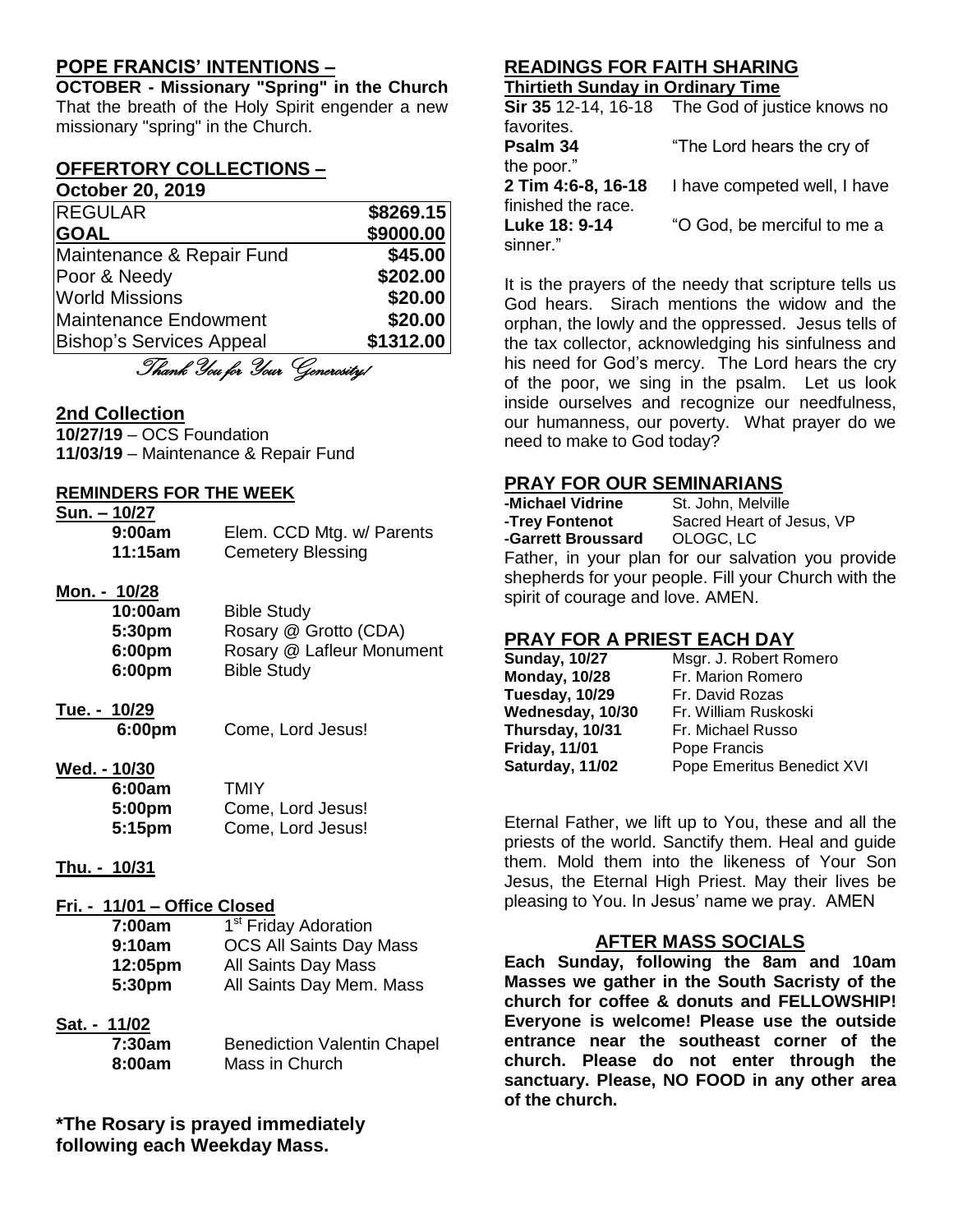## **MASS INTENTIONS**

## **Saturday, October 26**

**4:00pm** Billie, Derbes & Hilda Soileau; Norris Leger, Toby & Winnie Lalonde & Family; Junior, Loretta & Stephen Hargroder; Carolyn M. Bertrand; Emma "Jeanie" Mayer Deshotels; Anna Belle Pellifigue; Janette Sylvester; Special Intention; Come, Lord Jesus Groups; Ross Hulin; Charles F. Going & Wm. Hatch Families; Connie S. Benoit; Madelyn McKinney; Nola Guidroz; Anna Lois Joubert; Neal Whipp Family & Fr. Joseph C. DeLuca; Tony Fontenot (DA); Patrick Murray Labbe; Frank & Marguerite Miller; Rebecca "Becky" Sylvester; Robert (Bob) Chachere; Shelton Daigle and Carrie Soileau

#### **Sunday, October 27**

**08:00am** Youle, Therese & John Ray Fontenot and Martin J. St. Amand; Amar Courvelle (BD); Tricia Dartez (DA); Wilma Guillory; Bernel, Arthur & Eva Fontenot; M/M John, John Jr., Jacob & Michael FaKouri **10:00am** Aldon Joseph "Danny" Richard (DA); Marie & Martin (BD) Roy, Sr.; Malcolm "Slick" & Margaret Martin; John Keith Marks; DavidWayne Deville; M/M Lee Martin, Jon Martin & Loray Martin Bertrand & Rita Darby; Lawrence & Beatrice Sylvester Family; Anna Lee Doucet Beadle; Souls in Purgatory; AIC classes of 1968 & 1970- --Deceased Members; Lawrence Kelly & Darius & Zetta Deville; The Sick & Dying; Matthew Ray Fontenot II Family; Daniel Beaugh; Nita & J. Y. Bordelon Sr.; Lee & Beverly Faul & Mark Capone Jr.; M/M Ezra Martin & Denise Hull; Guise Tran Ho; Carol, Joyce & Baby Ortego; Stephen Taylor; Harriet H. Doucet; William "Billy" H Jarrell Jr.; Lou Ella Fontenot Soileau; Marty Ortego Family; M/M Emillian Bodin & Joyce Lagrange **5:00pm** St. Landry Church Parishioners

#### **Monday, October 28**

**12:05pm** Nita & J. Y. Bordelon Sr.; Thomas B. Schexnayder; Yola Huckaby & Family (BD); Clevence Mott (BD) & Family; Darrell Mott (DA); Rick & Janelle (BD) Ducote

#### **Tuesday, October 29**

**12:05pm** Lee, Kristie & Vivian (BD) Artigue; Nita & J. Y. Bordelon Sr.

#### **Wednesday, October 30**

**12:05pm** Nita & J. Y. Bordelon Sr. **Thursday, October 31**

**12:05pm** Beth Roy Martin (BD); Henry, Lillia (BD) Fontenot & Family; Sr. Linda Galyean (BD) & Deceased Members of AIC Class of '59; Nita & J. Y. Bordelon Sr. **Friday, November 01**

**12:05pm** Drucella Fruge' Harper; Junior, Loretta & Stephen Hargroder; Roy & Justine L. Elder Family; Danny & Anna Richard; Jane Fontenot (BD); Souls in Purgatory; Billy, Sarah & Melanie Jarrell; Willard Andrepont; Gertrude A. & Alvin Marks; Kermit Christ; Amar, Maryina & A. B. Sr. Courvelle; Willard "Bubba" Andrepont; Lloyd Arnaud & Hilary Dupre Families; Nita & J. Y. Bordelon Sr.; Roland Boudreaux

**5:30pm** Tony & Verlie Terracina; William & Thelma C. Lavergne; Grace Soileau & J. D. Janise; Elvin/ Ena Ortego

## **MASS INTENTIONS (Cont.)**

#### **Saturday, November 02**

**08:00am** Ernest & Basilese Fontenot & Family; Louis & Emma Brown & Family; Youle, Therese & John Ray Fontenot and Martin J. St. Amand; Bernel, Arthur & Eva Fontenot; Evans, Wilma & Lois Guillory; Victoria Barron; Nita & J. Y. Bordelon Sr.; Clayton & Eula Soileau & Mayance Dupre

## **PRAYER INTENTIONS**

Laurey Andrus, Rena Mae Angelle, Dannie Ardoin, Brenda & Dennys Baird, Camden Barnard, Victoria Barron, Eric Baquet, Mona Bernard, Rada Bono, Derek Bourque, James Buford Bergeron, Paula Bienvenu, Robert Bienvenu, Elaine Billeaudeau, Marty Billeaudeau, Randy Bordelon, Ricky Bordelon, Alexandra Boudreaux, Mildred D. Boudreaux, Joan Brady, Eden Broussard, Tammy Broussard, Nico Campbell, German Cardoza, Cameron Karle, Ronnie Collette, Betty Cormier, Leroy Darbonne, Glenda G. Darbonne, Christopher Darby, Angie Dejean, Barbara Dopson, Lee Dubuc, Wanda Dupre, Glyn Durio, Willie Mae Emonet, Johnny Fontenot, Brandon Fuselier, Glenda Gaudet, Albert Going, Robert Going, Jr., Sarah Groth, Amelia Guillory, Gabrielle Hanson & Family, Norma Hargroder, Jeanette Harville, Carol Hebert, Scott Hebert, Eva Herbert, Corrace Hollier, Yola Huckaby, Rosalie Jackson, Bryan Fontenot, Jo Ann Jones, Leon Khan, Joyce LaCasse, Charles Kenneth Lalonde, Sr., Vergie Lanclos, Lisa Leblanc, Jenny Ledoux, Ronald Leger, Ronnie Leger, Sawyer Leger, Paul Leleux, Margie Lintzen, Cassandra Marceaux, Malcolm Marcus, Kathy Martin, Verna Martin, Heather E. Matt, Sidney Matt, Taylor Morales, Glenda Moreau, Larry Moreau, Catherine Ned, Julia Ortego, Gene Paillet, Mary Paillet, Elliot Pavlovich, Belle Pitre, Glenda Pitre, Michelle Poulet, Butch Richard, Gerald Roy, Emery Richard, Jessie Richard, The Keith Richard Family, Geneva Scallon, Pap Roy, Betty Slaughter, Jason Sonnier, Elaine Soileau, Ronald Speyrer. Fred Stafford, Andrew Stelly, Audrey Stelly, Andrew Tarleton, Richard Tatman, Ervin Thibodeaux, Margaret Thibodeaux, Brett Walker, Augustine Wilson, Brad Woodel, Evelyn Wyble, Caleb **Zacharv** 

**(It is diocesan policy that we must have permission from any individual that is to be placed on the list of intentions prior to their name being listed.)**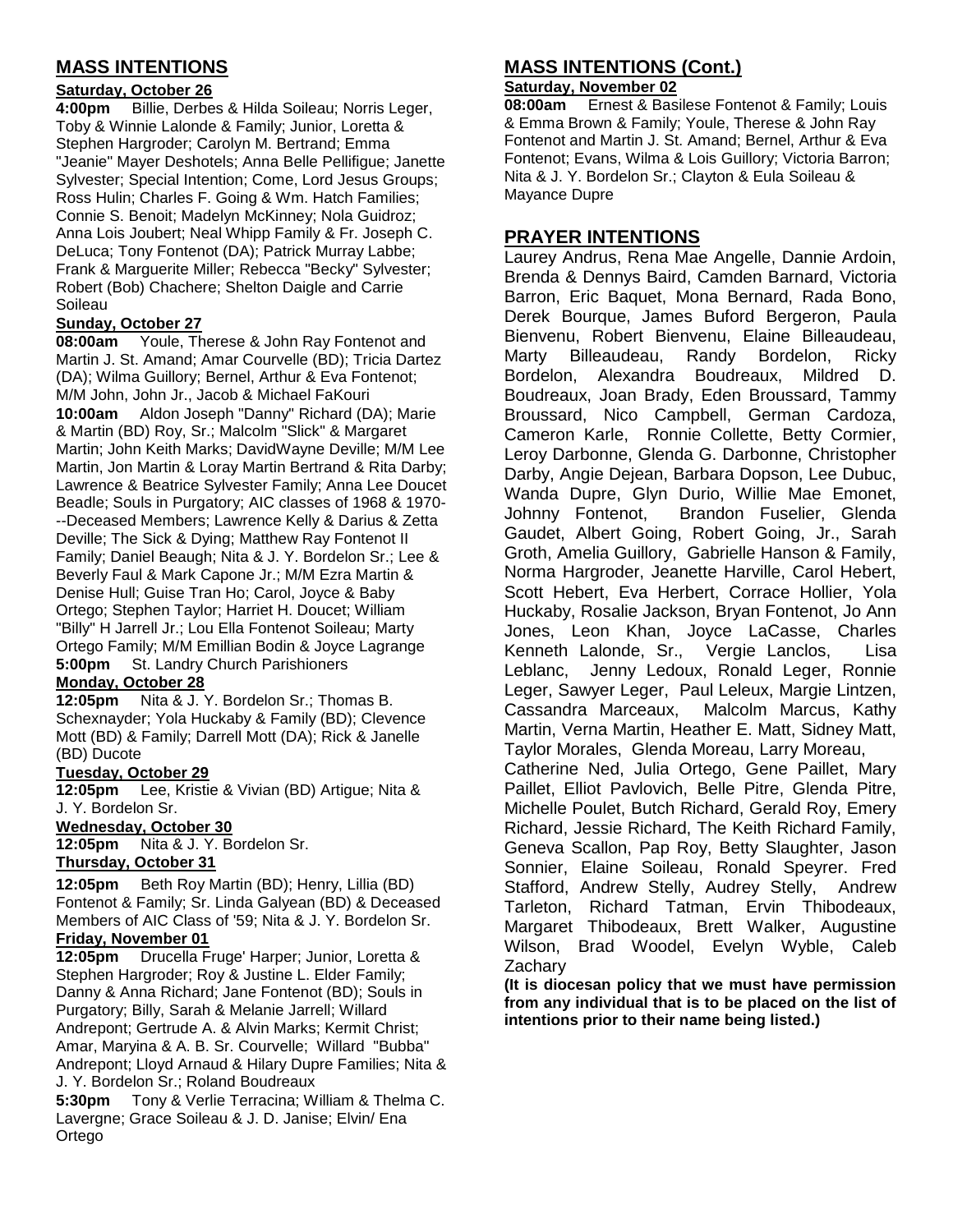## **VETERANS**

**On November 9th, during our Saturday anticipated Mass, we will be recognizing our local Veteran's in a special way. Reserved seating will be provided for all Veterans past and present and there will be a brief ceremony at the Lt. Fr. Verbis Lafleur monument immediately following the Mass. Please join us as we pay tribute to our brave men and women who serve to protect our freedom!**

## **ALTAR SERVERS**

**We are always looking for more young people who desire to serve our Lord in this very important ministry! All Students who have made their 1st Holy Communion through HS are invited to become servers… Parents contact Deacon Joubert for more information.**

## **MUSIC MINISTRY**

**We are always looking for new voices to enhance our ministry of liturgical music! If you feel called to share your talents in this capacity, call one of our choir directors – JP Poirier (337) 577-6466 or Rafael Henry (337) 739-8173, or call the parish office and someone will get with you!**

## **CHRISTIAN LIBRARY**

**Our Parish Library of Christian Materials, located in Valentin Hall, is open on the first Friday of each month from 8:00am until Noon. With over 1200 books for you to peruse, you will certainly find something that peaks your interest! There is also a sampling of books near the church's main entrance for you to choose from. CD's and DVD's are also part of the selections available.** 

#### **ENGAGED ENCOUNTER**

**Spend a weekend away from the cares and distractions of everyday living. Attend a Catholic Engaged Encounter Weekend. The weekend is open to any engaged couple wanting to prepare for a deeper more meaningful life together in a marriage recognized by the Catholic Church according to its Church law. Upcoming weekend dates are November 8-10, January 10-12, March 6-8. For cost of weekends, other dates, and to learn more, visit our website at www.ceelafayette.org or contact Paul & Carolyn Trahan at (337)254- 8947 or (337)898-9257, or [cee.trahan@gmailcom.](mailto:cee.trahan@gmailcom)**

## **CEMETERY BLESSINGS**

- **Oct. 27 St. Landry Cemetery – 11:15am**
- **Nov. 2 Garden of Memories – 10am**
	- **Nov. 2 Serenity Cemetery – 10am**
- **Nov. 3 Bellevue – 2pm**
- **Nov. 3 Myrtle Grove – 2pm**

## **SILVER ROSE**

**The Knights of Columbus Silver Rose prayer service will take place after the 5pm Mass THIS Sunday in church.**

## **KNIGHTS of COLUMBUS**

**The Knights of Columbus, Council #1173 meets on the second Thursday of each month. Call Josh Soileau (337)912-5812 if you are interested in joining.** 

## **ALTAR SOCIETY**

**The Altar Society meets on the second Monday of every month at 5:15pm in Valentin Hall. We are always welcoming New Members to be a part of our mission to assist in beautifying our church for the sacred liturgies. Our next meeting will be on November 11th . For more information call Yvonne Normand @ 337-308- 3474 or Janis Courvelle @ 337-789-0971.** 

## **DAY OF PRAYER**

**A "Day of Prayer for Women" will be hosted by the Our Lady of the Oaks Retreat House in Grand Coteau on Tuesday, Nov. 26th. Online registration at [www.ourladyoftheoaks.com.](http://www.ourladyoftheoaks.com/)**

## **PRAYER FOR HURRICANE SEASON**

O God, Master of this passing world, hear the humble voices of your children. The Sea of Galilee obeyed your order and returned to its former quietude; you are still the Master of land and sea. We live in the shadow of a danger over which we have no control. The Gulf, like a provoked and angry giant, can awake from its seeming lethargy, overstep its conventional boundaries, invade our land and spread chaos and disaster. During this hurricane season, we turn to You, O loving Father. Spare us from past tragedies whose memories are still so vivid and whose wounds seem to refuse to heal with the passing of time. O Virgin, Star of the Sea, Our Beloved Mother, we ask you to plead with your Son in our behalf, so that spared from the calamities common to this area and animated with a true spirit of gratitude, we will walk in the footsteps of your Divine Son to reach the heavenly Jerusalem where a storm-less eternity awaits us.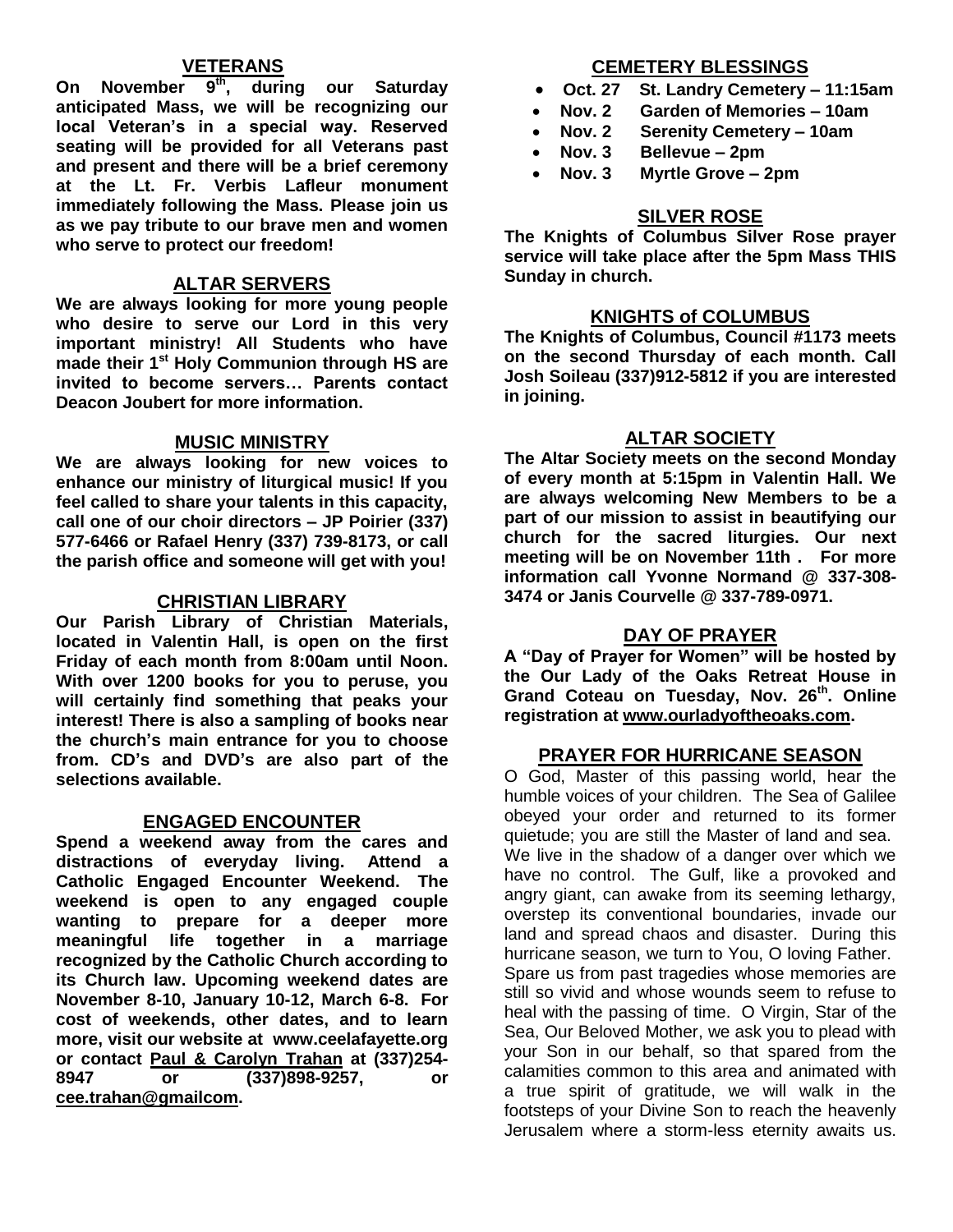## **EXTRA – ORDINARY MINISTERS**

**November 02/03**

**Saturday – 4:00pm Altar Servers:** Broty & Katie Stelly **Extra-ordinary Ministers of the Eucharist:**  Nelda & Carl Villery, Charlie Roy, Derek Faust **Reader:** Anne Zorn

## **Sunday – 8:00am**

**Altar Servers:** Leigh Labrie, Beau & Ethan Stelly **Extra-ordinary Minister of the Eucharist:** Jackie Harbour, Phyllis Guidry, Jennifer Fontenot

**Reader:** Jude Guidry

#### **10:00am**

**Altar Servers**: Noah & Rylee Labruyere, Trip Blumrich **Extra-Ordinary Ministers of the Eucharist:**

Peter Briggs, Larry Moreau, Jackie Keyes, Joe Blumrich **Reader:** Catherine Benson

#### **5:00pm**

**Altar Servers:** Mia Fuselier

#### **Extra-ordinary Ministers of the Eucharist:**

Brad Ortego, Mercy Jannise, Jeannie Anding, Carrol Lafleur

**Reader:** Irene Soileau

## **OCS CORNER**

**An all-school mass will be held on Friday at 9:10 am in observance of All Saints Day. Then on Friday at 7:00 pm in Donald Gardner Stadium, the Vikings will play another district game against Sacred Heart of Ville Platte. Opportunities won at the last OC Dinner & Auction event will be enjoyed at both the pep rally and game by youngsters Adeline Vidrine (Cheerleader for a Day); Olivia Hatfield (Vikette for a Day); and Cohen Castania (Football Captain for a Day)!**

**Family and friends of Catholic education are reminded about the 2019-2020 Angel Appeal Drive now in progress. Gifts will allow the purchase of a new sound system in the gymnasium for school events. Please also mark your calendars for December 3 which is "iGiveCatholic" day, an online giving opportunity created to celebrate our Catholic faith.**